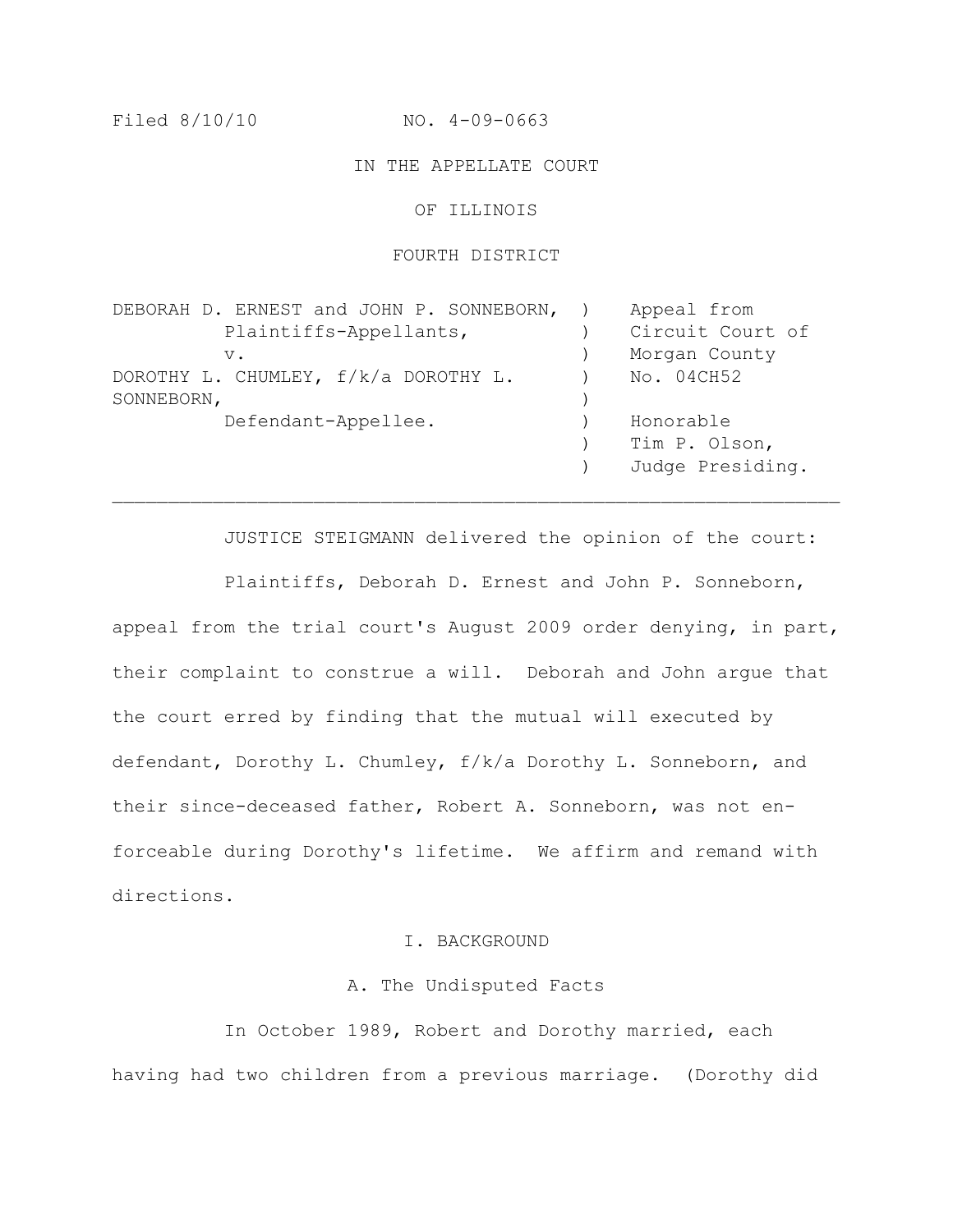not give birth to any children during her marriage to Robert.)

In August 2000, Robert and Dorothy each executed mutual wills that, with the exception of references to name and gender, contained identical reciprocal clauses. In particular, Dorothy's mutual will stated, in pertinent part, the following:

### "ARTICLE II

In the event my husband, ROBERT A. SONNEBORN, shall survive me for a period of at least [30] days, I give him the rest, residue[,] and remainder of my estate, of whatever nature and wheresoever located. Should my said husband so survive me, I expressly make no provision for any of my children.

\* \* \*

## ARTICLE IV

Since my husband and I each have children from a prior marriage, it is our intent that upon the death of the survivor of us, that my estate or his estate, as the case

 $- 2 -$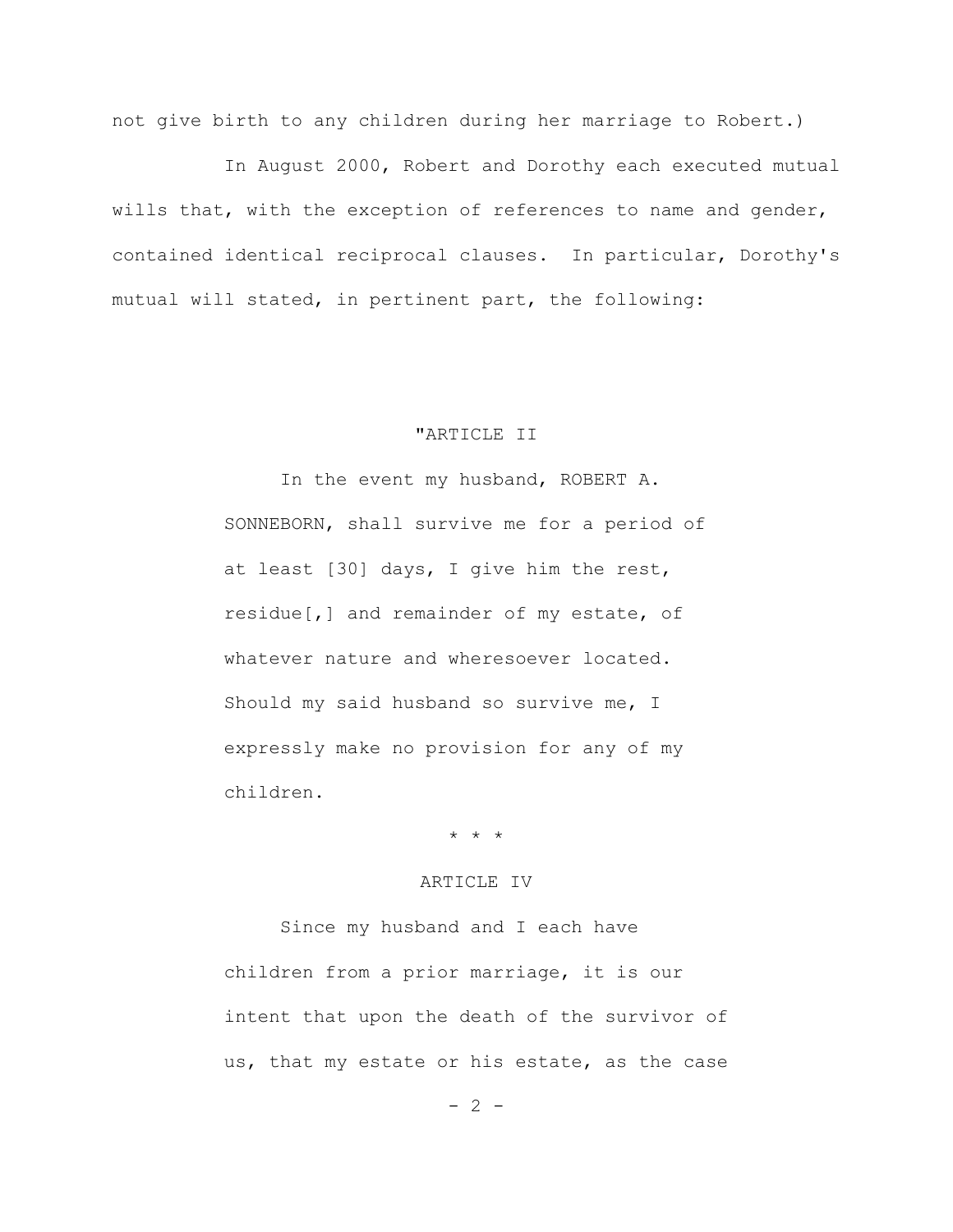may be, be divided one-half to my children and one-half to his children designated as beneficiaries in Article III. Accordingly, it is further our intent that upon the death of the first of us, the terms of the will of the surviving spouse shall become irrevocable."

In April 2003, Robert died, owning assets in joint tenancy with Dorothy valued at approximately \$200,244, which included their home and several bank accounts. Two months after Robert's death, Dorothy executed a new will that bequeathed her entire estate to her biological children.

In December 2004, Dorothy married Thomas Chumley. The following month, Dorothy executed another will, in which she bequeathed her entire estate to (1) Thomas and, should he predecease her, then to (2) her biological children and Thomas's two children in equal shares. In February 2006, Dorothy sold the home she had shared with Robert, depositing the net proceeds of approximately \$103,901 into a revocable trust account that she had held in joint tenancy with Robert but now held solely in her name. (Before Dorothy deposited the aforementioned proceeds, her trust account balance was \$980.) One week later, Dorothy

- 3 -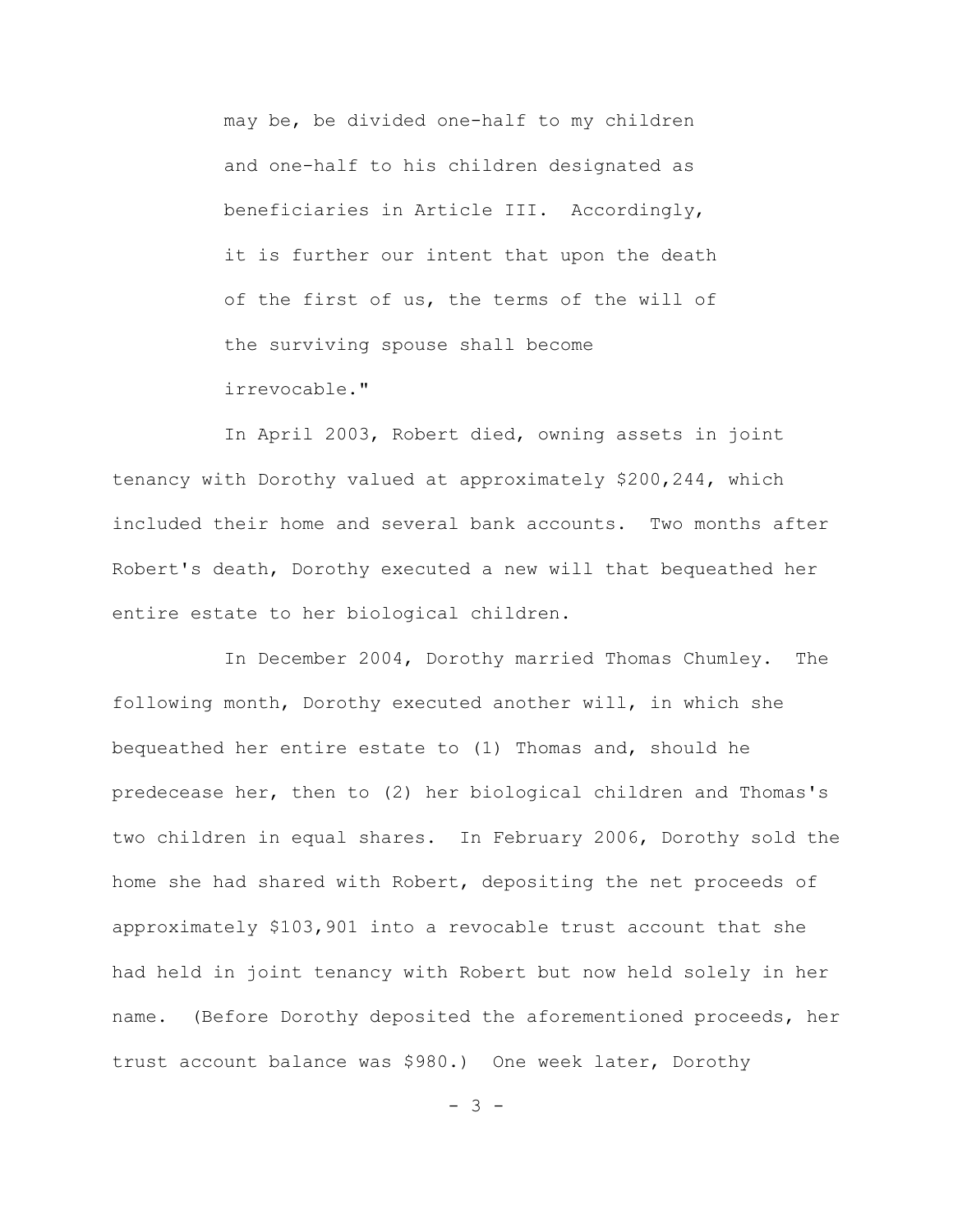withdrew \$96,951 from her trust account and deposited various sums totaling the withdrawal amount into three separate certificates of deposit that she held in joint tenancy with Thomas.

## B. Procedural History

In October 2004--two months before Dorothy married Thomas--Deborah and John filed a complaint to construe the will, requesting that the trial court (1) find Dorothy's August 2000 mutual will irrevocable, (2) order Dorothy to itemize the assets she owned with Robert immediately before his death, and (3) impose a constructive trust, prohibiting (a) Dorothy from making gratuitous transfers of those assets and (b) Thomas's or Dorothy's future spouses from making any statutory claims on the itemized assets.

At a December 2008 bench trial, Dorothy testified that her understanding of her August 2000 mutual will was that (1) upon Robert's death, she could use the remaining estate for her comfort, support, maintenance, and welfare during her lifetime; (2) upon her death, her estate, if any, would be divided equally among their four children; and (3) if Robert had survived her, her children would not have been entitled to control Robert's estate. Dorothy acknowledged that her June 2003 will, which left

- 4 -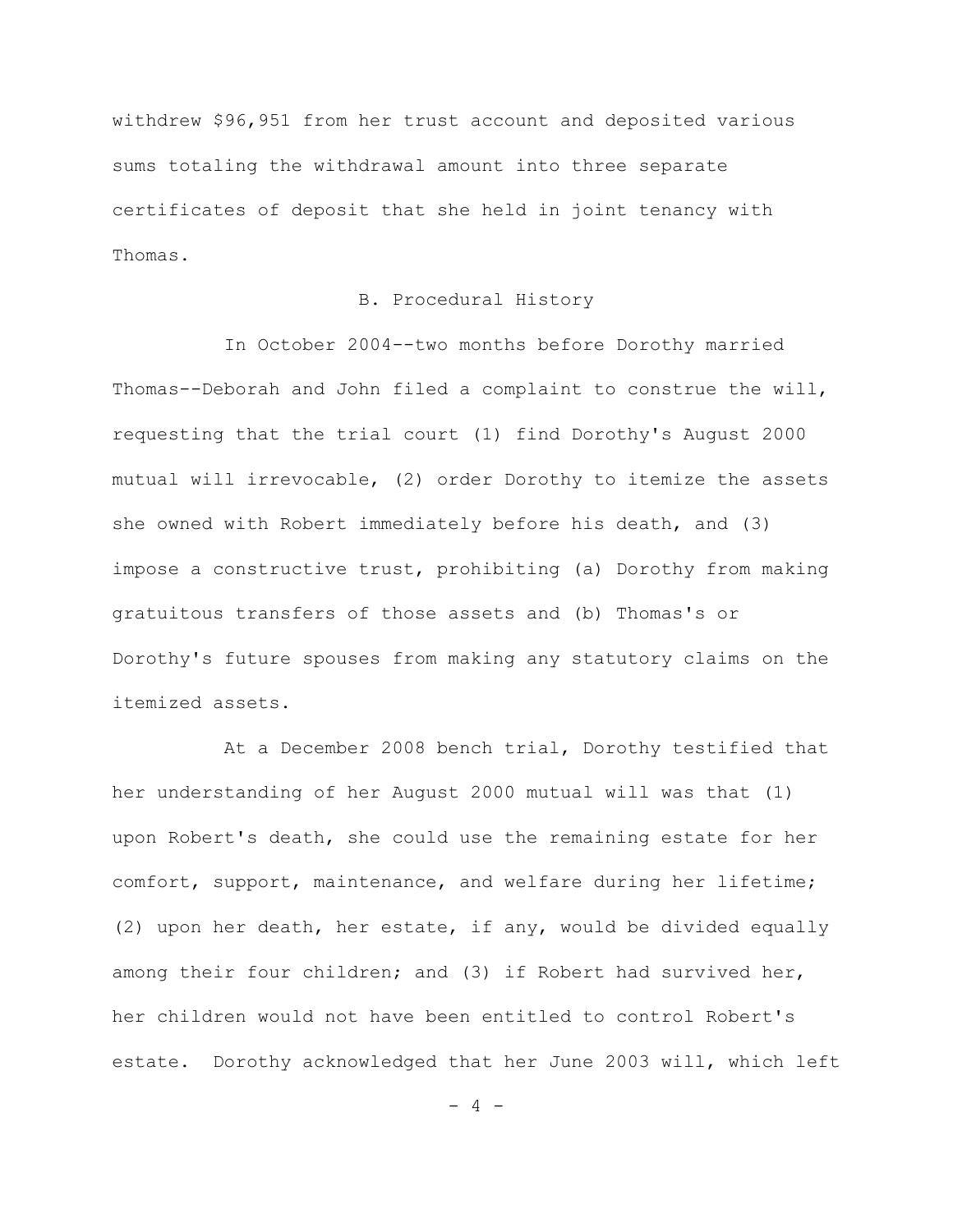her entire estate to her biological children, was contrary to her intent as stated in her August 2000 mutual will.

Following the presentation of evidence and argument, the trial court permitted the parties to file additional briefs in support of their respective positions. In August 2009, the court entered the following ruling:

> "As agreed by the parties, the facts are basically not in dispute. The issues revolve around the intent of the parties and whether [Dorothy's] will \*\*\* became irrevocable upon [Robert's] death \*\*\*.

Based on the wills themselves and [Dorothy's] trial testimony \*\*\*, the [c]ourt finds her will \*\*\* became irrevocable on [Robert's] death.

Moreover, the [c]ourt finds all the property of the survivor at the time of his or her death was subject to the testamentary scheme regardless of how obtained.

\*\*\*

The wills appear to give the survivor the unfettered right to use the property as

 $-5 -$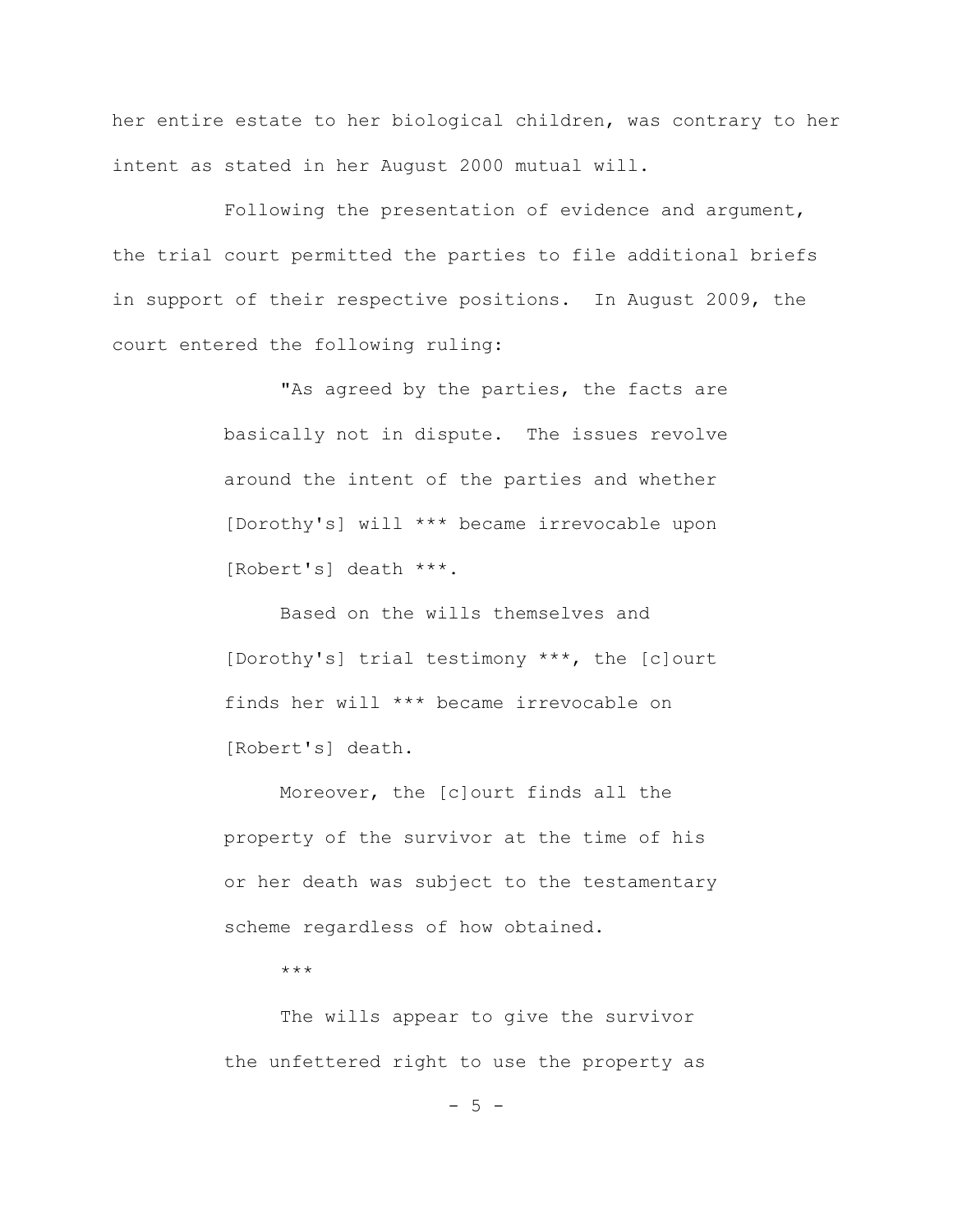each saw fit. There is absolutely no restriction in the wills on the use by the survivor.

[Deborah and John] are asking this [c]ourt to do something not provided for in the wills.

The [c]ourt finds the contract is not enforceable against Dorothy during her lifetime as the will [is not] specific as to how [Dorothy is] to use her property during her life.

This [c]ourt declines to impose such a restriction.

The relief requested by [Deborah and John] is denied."

This appeal followed.

II. THE APPLICABILITY OF DOROTHY'S MUTUAL WILL DURING HER LIFETIME

A. The Legal Implications of Mutual Wills

Mutual wills are the separate instruments of two or more testators that contain reciprocal terms such that each testator disposes of his or her respective property to the other.

- 6 -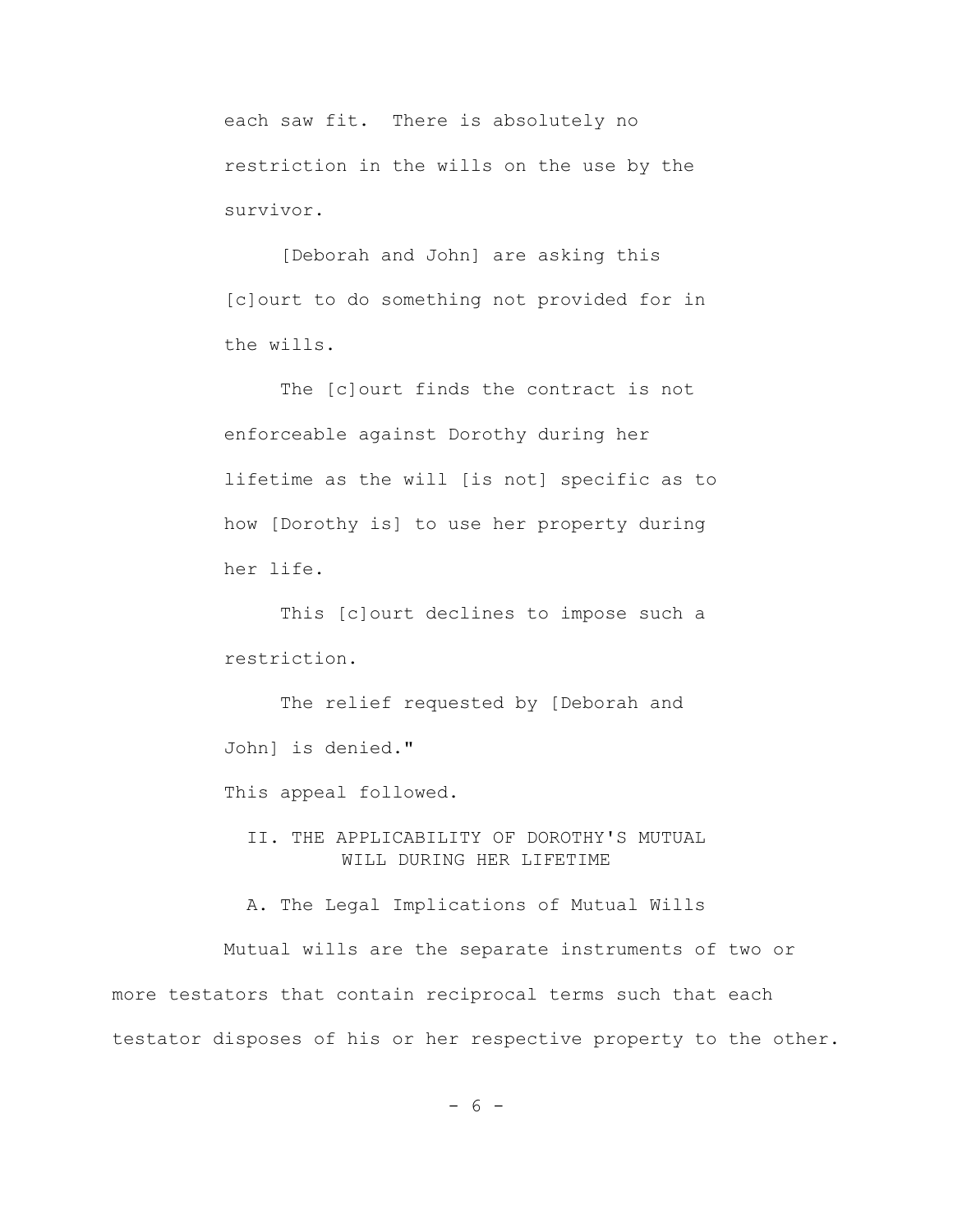In re Estate of Erickson, 363 Ill. App. 3d 279, 281-82, 841 N.E.2d 1104, 1106 (2006). In contrast, a joint will is a single instrument that contains the wills of two or more persons, and may be considered mutual if it contains reciprocal provisions. Erickson, 363 Ill. App. 3d at 281-82, 841 N.E.2d at 1106. In the case of mutual and reciprocal wills, "'a judicial presumption arises in favor of the existence of the contract from the existence of the mutual wills themselves.'" In re Estate of Aimone, 226 Ill. App. 3d 1057, 1063, 590 N.E.2d 94, 98 (1992), quoting In re Estate of Kritsch, 65 Ill. App. 3d 404, 408, 382 N.E.2d 50, 53 (1978). A contract embodied in a mutual will becomes irrevocable as to the survivor upon the death of the first testator. Freese v. Freese, 49 Ill. App. 3d 1041, 1044, 364 N.E.2d 983, 985 (1977).

## B. Deborah and John's Claim That Dorothy's Mutual Will Implicitly Restricted Her Use of Certain Assets During Her Lifetime

We first note that Deborah and John do not contest the trial court's findings that (1) in April 2003, Dorothy's mutual will became irrevocable because of Robert's death; (2) the expressed terms of Robert's and Dorothy's mutual wills (a) did not restrict Dorothy's use of the assets during her lifetime and (b) show that Robert and Dorothy entered into a contractual

- 7 -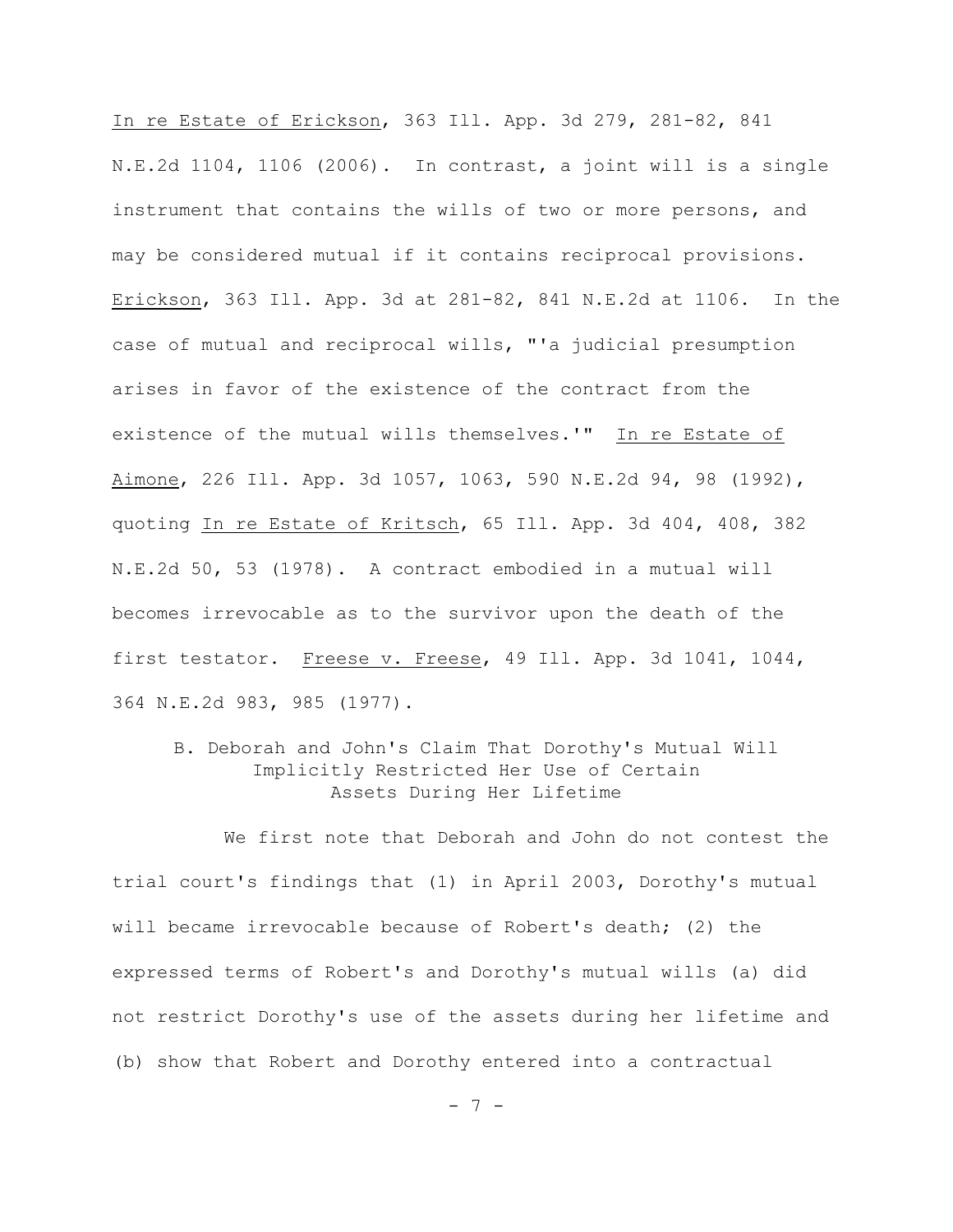agreement; and (3) regardless of how Dorothy obtained the assets at issue, they were subject to the testamentary scheme of their respective mutual wills.

Instead, Deborah and John argue only that the trial court erred by denying, in part, their complaint to construe the will because they are entitled to (1) an accounting and (2) the imposition of a constructive trust upon the assets owned by Robert at his death. Specifically, Deborah and John contend that although the contract embodied by Robert's and Dorothy's mutual wills did not explicitly restrict Dorothy's use of the assets at issue during her lifetime, it implicitly restricted Dorothy from (1) executing new wills, (2) selling the home she shared with Robert, and (3) transferring money into a joint account with Thomas. Thus, the narrow question before this court is whether Robert's and Dorothy's mutual wills implied restrictions upon Dorothy's use of the aforementioned assets during her lifetime. With one exception, we conclude that they did not. That exception is that we conclude that Dorothy's transfer of funds from the sale of her home into three certificates of deposit that she held in joint tenancy with Thomas violated the terms of the irrevocable contract created by the execution of her joint and mutual will.

- 8 -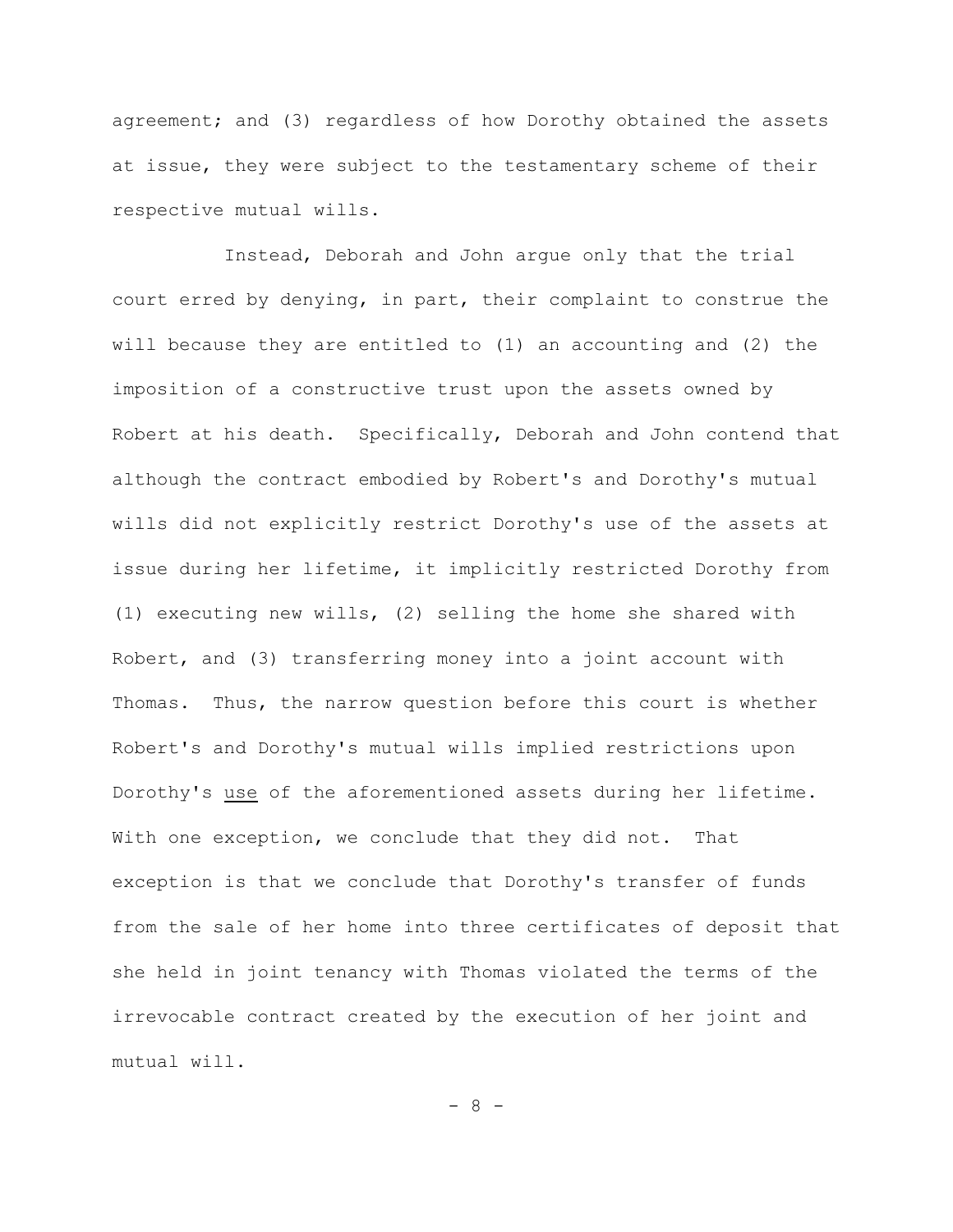### 1. The Standard of Review

"In construing a will, the court's primary [purpose] is to ascertain the testator's intent and, provided that the intention is not against public policy, to give it effect." Chicago Title & Trust Co. v. Steinitz, 288 Ill. App. 3d 926, 931, 681 N.E.2d 669, 672 (1997). A testator's intent is most clearly evidenced by considering the plain, ordinary meaning of the words used within the four corners of the entire instrument itself. Steinitz, 288 Ill. App. 3d at 931, 681 N.E.2d at 672. "Interpretation of a will is a question of law that an appellate

court reviews de novo." In re Estate of Williams, 366 Ill. App. 3d 746, 748, 853 N.E.2d 79, 82 (2006).

## 2. Deborah and John's Claim That This Court Has Previously Addressed This Issue

As already mentioned, Deborah and John contend that Robert's and Dorothy's mutual wills implied restrictions upon Dorothy's use of the aforementioned assets during her lifetime. In support of their contention, Deborah and John claim that the appellate court has previously addressed this issue in Moline National Bank v. Flemming, 91 Ill. App. 3d 398, 414 N.E.2d 936 (1980). However, because Flemming concluded that the surviving spouse's conduct was improper after his death, as opposed to

- 9 -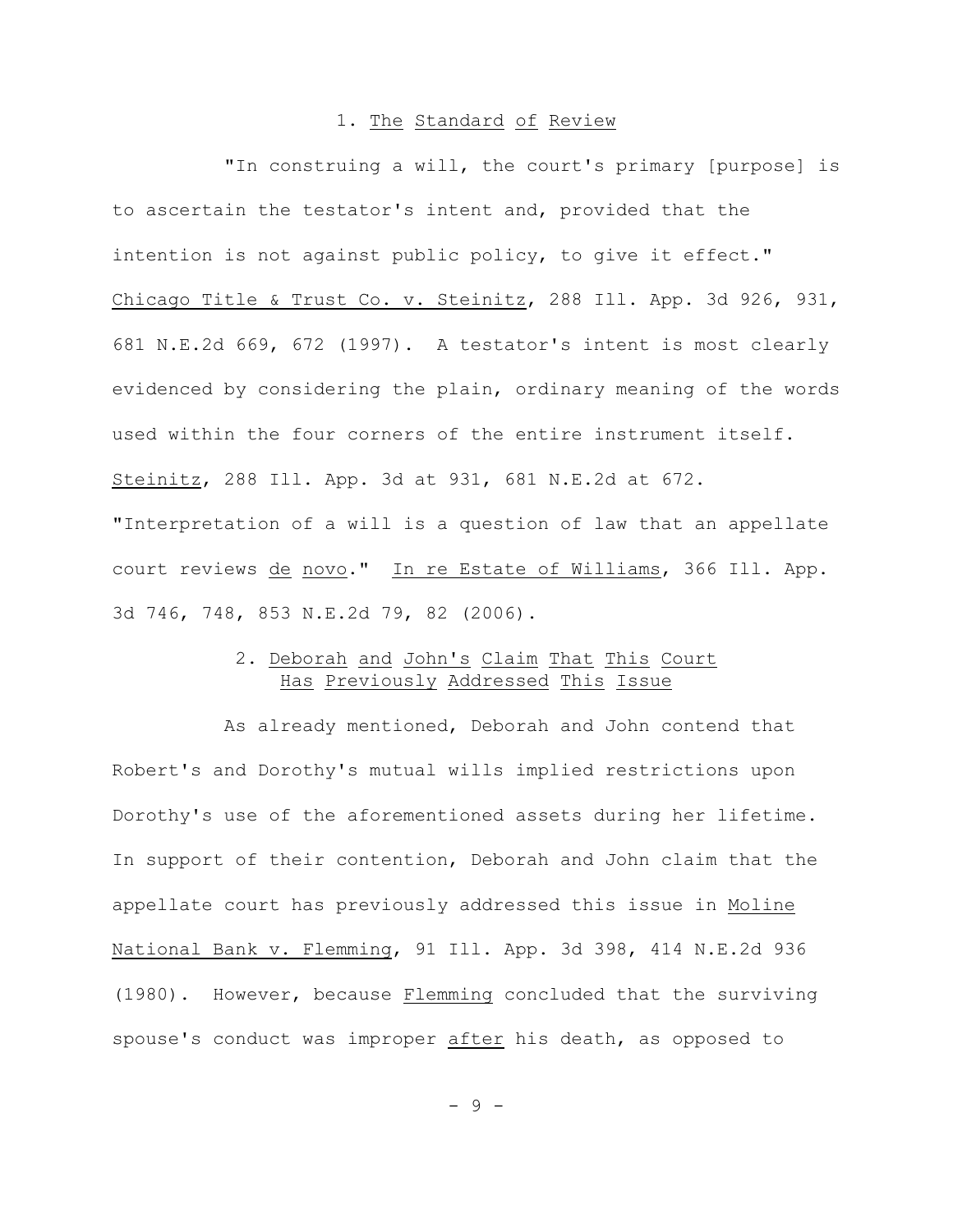during his lifetime, based on the plain language of his will, instead of inferences gleaned from it, their reliance is misplaced.

In Flemming, 91 Ill. App. 3d at 400, 414 N.E.2d at 937- 38, Eva and her husband, Albert, executed an irrevocable joint and mutual will (1) giving the surviving spouse possession of the entirety of the other spouse's property in fee simple upon either spouse's death and (2) bequeathing the remaining estate to Eva's biological son and his heirs upon the surviving spouse's death. In March 1973, Eva died. Flemming, 91 Ill. App. 3d at 401, 414 N.E.2d at 938. After Eva's death, Albert created several trusts and joint accounts for an individual other than Eva's son. Flemming, 91 Ill. App. 3d at 401-02, 414 N.E.2d at 938-39. In January 1979, Albert died, and the executor sued to recover all accounts not benefitting Eva's son as estate assets. Flemming, 91 Ill. App. 3d at 402, 414 N.E.2d at 939.

In concluding that Albert acted beyond his authority when he placed assets in jointly held accounts and trust accounts for an individual other than Eva's son, the appellate court stated the following:

> "The power of the surviving spouse[,] Albert[,] over the property he obtained upon

> > $- 10 -$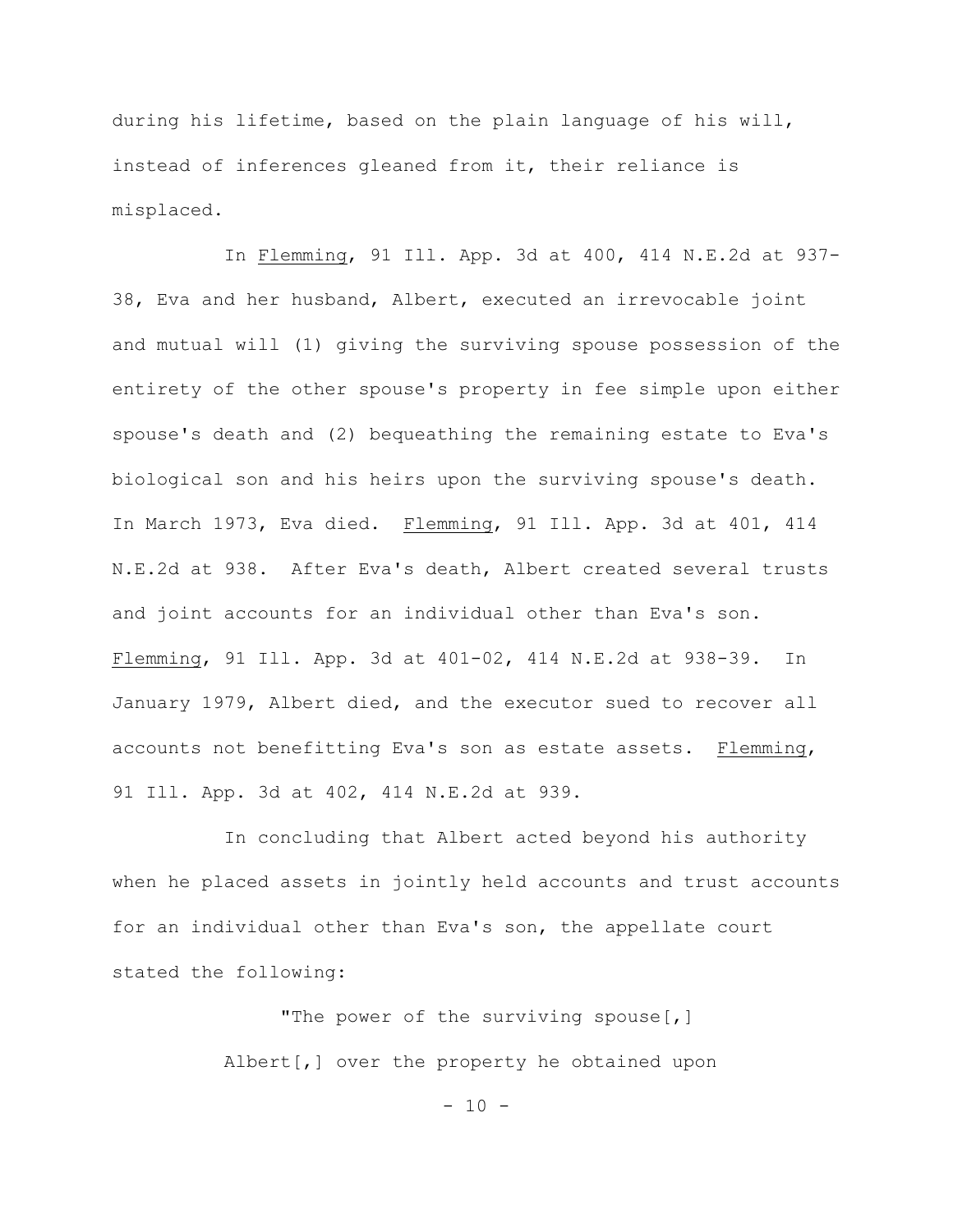[Eva's] death \*\*\* is described in 97 C.J.S. Wills §1367(2), at 307-309 (1957), which states:

> 'Where an agreement as to mutual wills does not define the survivor's power over the property, but merely provides as to the disposition of the property at his death, the survivor may use not only the income but reasonable portions of the principal, for his support and for ordinary expenditures, and he may change the form of the property by reinvestment and the like \*\*\*.'" Flemming, 91 Ill. App. 3d at 405, 414 N.E.2d at 941.

We note that the other cases cited by Deborah and John in support of their contention also involve a surviving spouse's attempt to evade the will's disposition of assets after that surviving spouse's death. See Helms v. Darmstatter, 34 Ill. 2d 295, 296-302, 215 N.E.2d 245, 246-49 (1966) (surviving spouse's

 $- 11 -$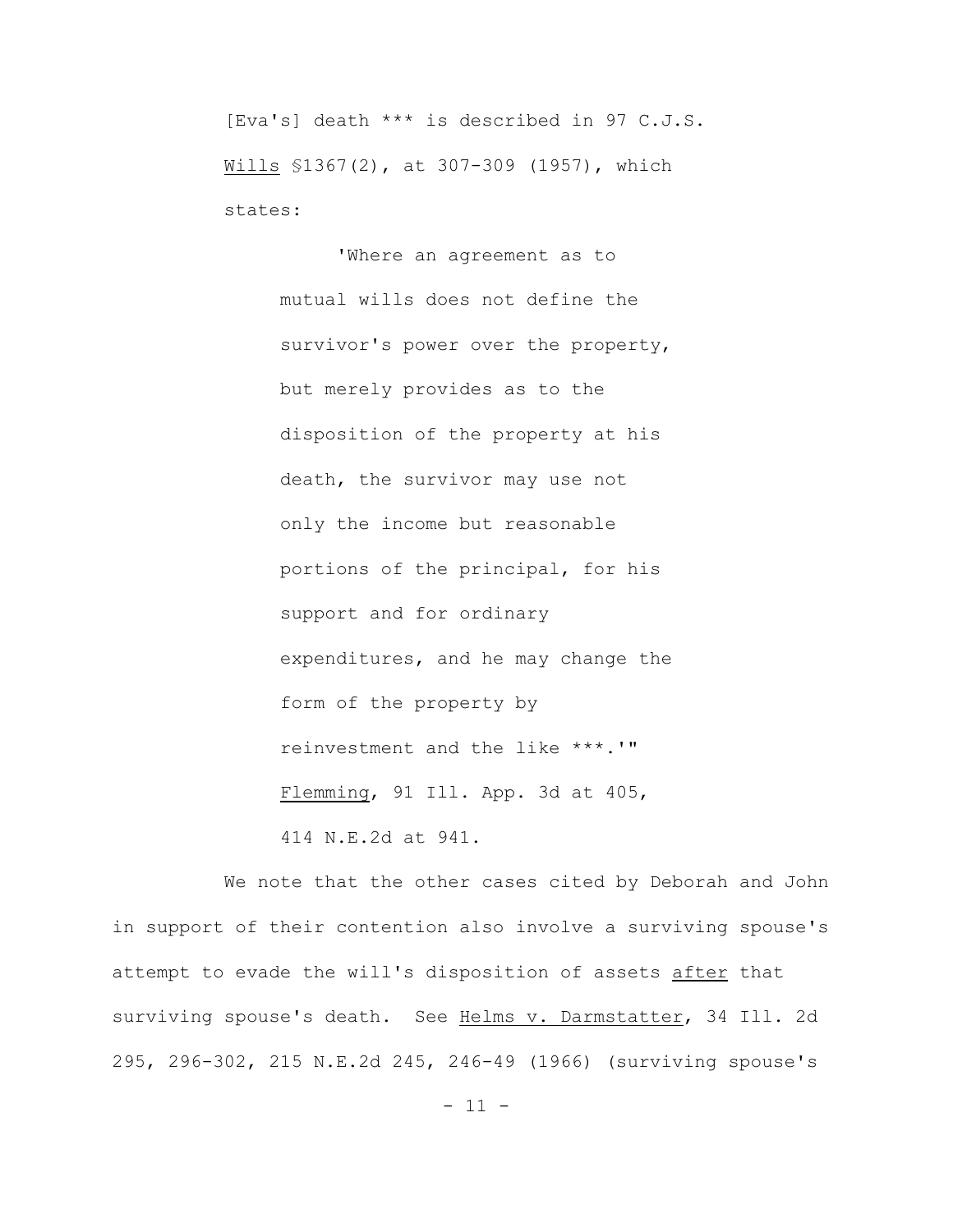attempted testamentary transfers made three years after her husband's death held invalid after her death years later because such transfers violated the expressed terms of their joint will); Bonczkowski v. Kucharski, 13 Ill. 2d 443, 447-56, 150 N.E.2d 144, 147-52 (1958) (following the surviving spouse's death four months after her husband, the supreme court invalidated the parties' joint will but concluded that a contract existed between them that prevented the testamentary transfer of real estate to the surviving spouse's daughter); Erickson, 363 Ill. App. 3d at 281-85, 841 N.E.2d at 1106-09 (sale of real estate by the surviving spouse five days before her death held invalid because it was contrary to the parties' joint and mutual will); Freese, 49 Ill. App. 3d at 1042-45, 364 N.E.2d at 984-86 (testamentary transfers of surviving spouse made six years after his wife's death held invalid after his death two years later because transfers violated expressed terms of mutual will). Thus, as in Flemming, the aforementioned cases do not offer Deborah and John any support.

# 3. Restrictions Placed on a Surviving Spouse's Use of Bequeathed Assets During Her Lifetime

Over three decades ago in First United Presbyterian Church v. Christenson, 64 Ill. 2d 491, 356 N.E.2d 532 (1976), the

 $- 12 -$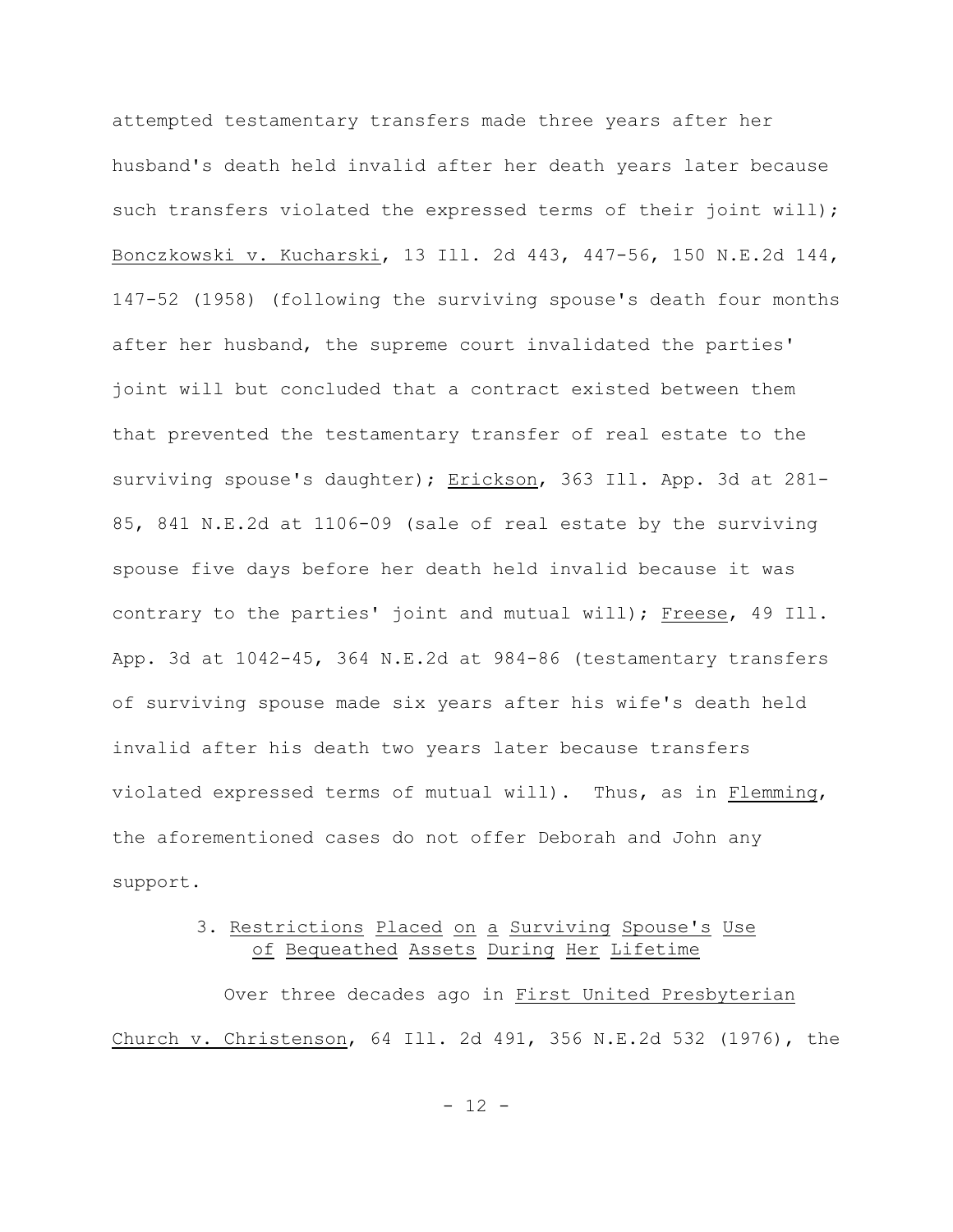supreme court considered the effect of explicit restrictions on the use of bequeathed assets during a surviving spouse's lifetime. In Christenson, 64 Ill. 2d at 494-95, 356 N.E.2d at 534, Margaret and her then-husband, Lewis, executed a joint and mutual will that (1) gave the surviving spouse possession of the entirety of the other spouse's estate upon either spouse's death; (2) explicitly prohibited Margaret, as the surviving spouse, from selling two parcels of land devised to the First United Presbyterian Church; and (3) upon the surviving spouse's death, bequeathed the remaining estate to their nieces and nephews to "share and share alike."

Approximately three years after Lewis's death, Margaret executed two warranty deeds conveying the two parcels of land devised to the church to her nieces and nephews. Christenson, 64 Ill. 2d at 495, 356 N.E.2d at 534. The church brought suit, requesting, in part, that the trial court set aside the warranty deed. Christenson, 64 Ill. 2d at 495, 356 N.E.2d at 534. The court found that because the will expressly limited Margaret from selling the parcels, the warranty deeds were null and void. Christenson, 64 Ill. 2d at 495-96, 356 N.E.2d at 534-35.

The appellate court reversed, concluding, in pertinent part, that because Margaret and Lewis held the parcels as joint

 $- 13 -$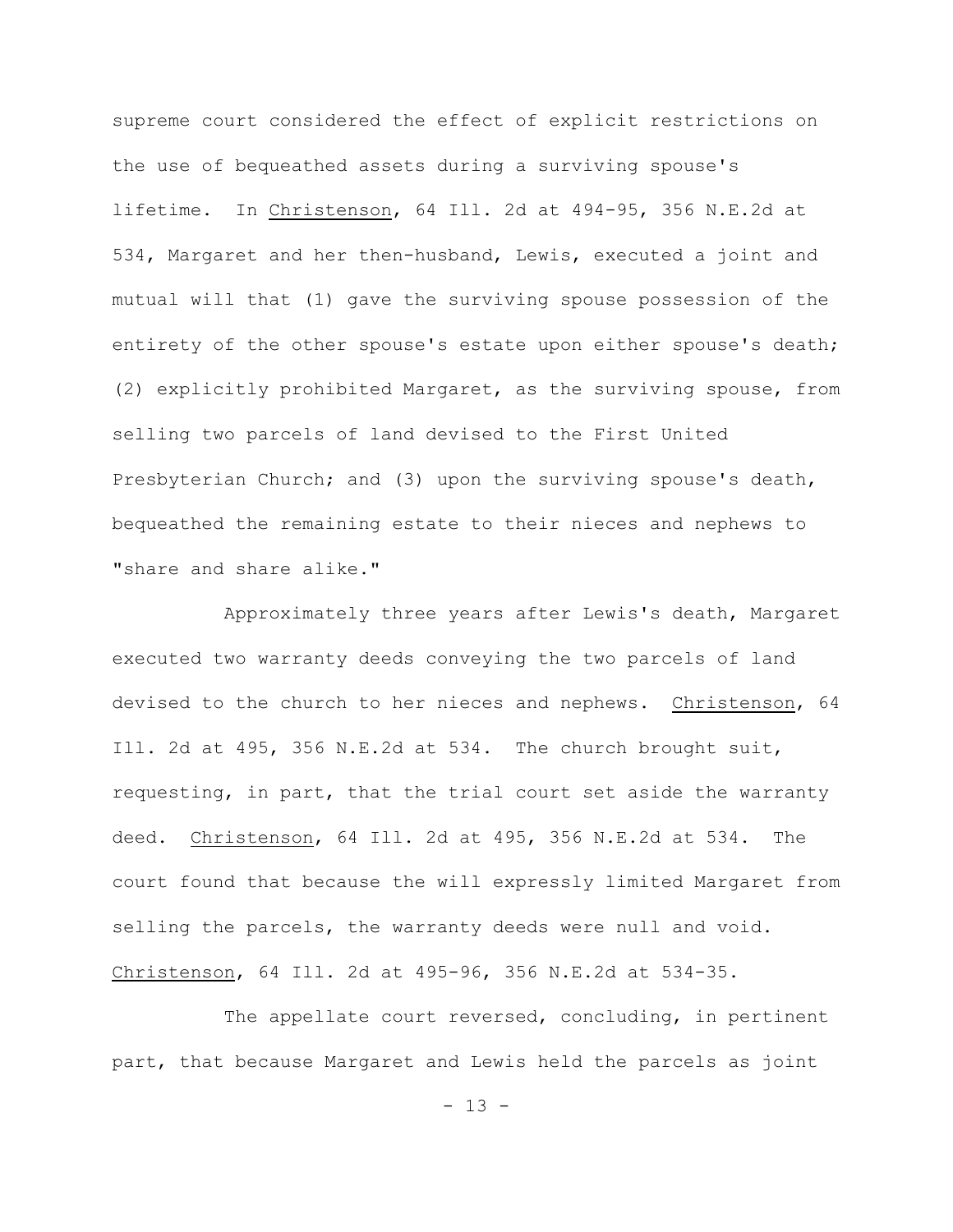tenants, the church did not acquire a property interest under the will but, instead, was a third-party beneficiary under the contract embodied in the will. Christenson, 64 Ill. 2d at 496, 356 N.E.2d at 535.

In reversing the appellate court, the supreme court held that the plain language of Margaret's and Lewis's will did not prohibit Margaret from conveying the parcels to her nieces and nephews during Margaret's lifetime. Christenson, 64 Ill. 2d at 499, 356 N.E.2d at 536. In so holding, the supreme court directed the trial court to enter an order (1) finding Margaret's nieces and nephews owners of the parcels until Margaret's death and (2) enjoining them from executing any instrument that would convey the parcels in a manner inconsistent with the church's ownership interest after Margaret's death. Christenson, 64 Ill. 2d at 499-500, 356 N.E.2d at 537.

## 4. The Plain Language of Robert's and Dorothy's Respective Mutual Wills

Deborah and John premise their argument that Robert's and Dorothy's respective mutual wills implicitly restricted Dorothy's use of the bequeathed assets during her lifetime on (1) Dorothy's attempts to make a purported testamentary transfer that was contrary to her irrevocable August 2000 mutual will and (2)

 $- 14 -$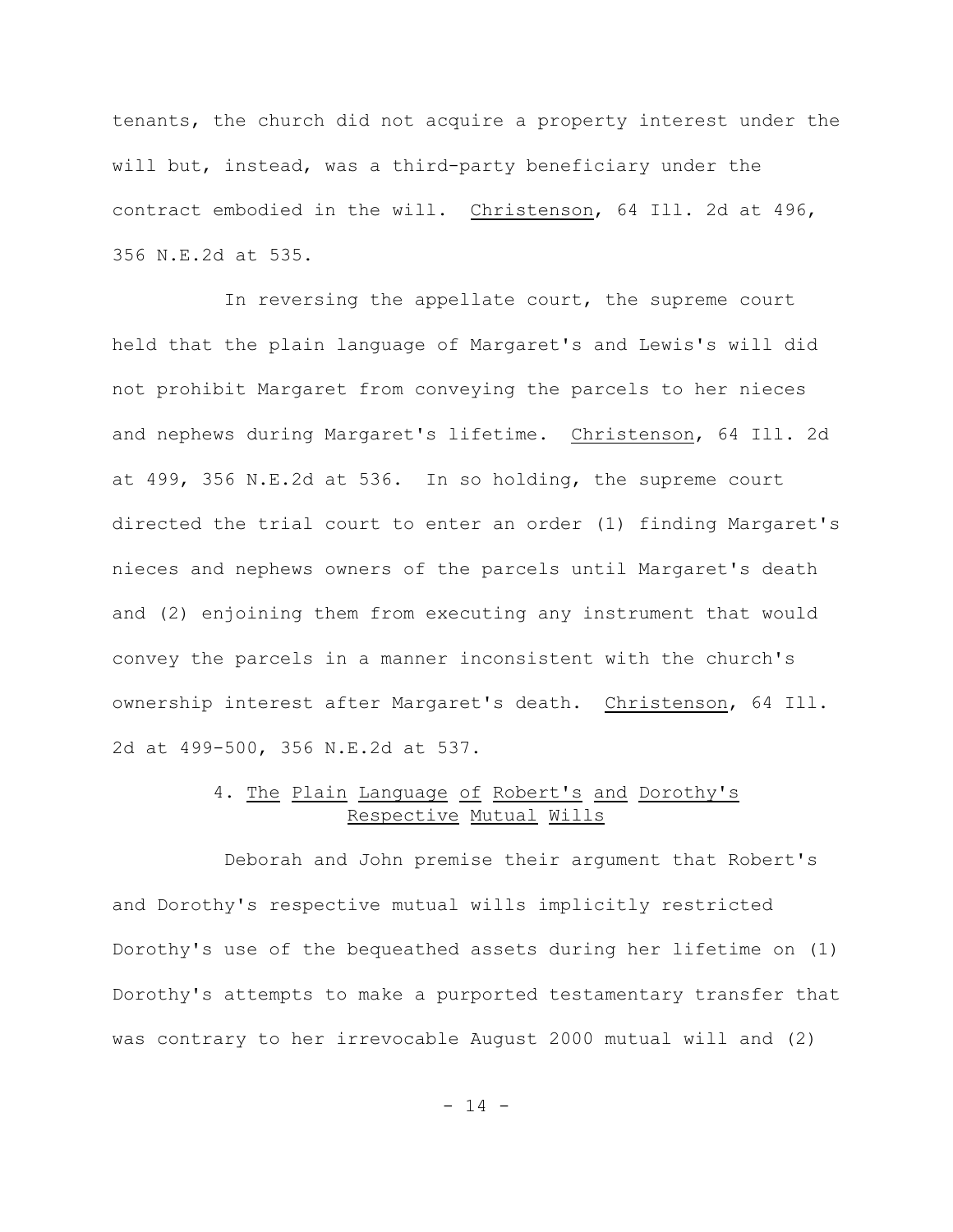the clause bequeathing them each a one-quarter interest in Dorothy's estate upon Dorothy's death. However, Deborah and John's contentions ignore that (1) "[a] clause in a will purporting to bequeath property to someone is testamentary and has no effect until the death of the testator" (In re Estate of Lowry, 93 Ill. App. 3d 1077, 1082, 418 N.E.2d 10, 14 (1981)) and (2) we construe the plain language of the will--that is, we do not infer provisions the testator might have made had he or she thought of a particular contingency. Larison v. Record, 117 Ill. 2d 444, 448-49, 512 N.E.2d 1251, 1253 (1987).

In this case, the plain, unambiguous language of Robert's and Dorothy's respective August 2000 mutual wills shows, in pertinent part, that (1) upon Robert's April 2003 death, (a) Dorothy was immediately entitled to the entirety of Robert's assets without restriction, (b) Deborah and John were not entitled to any of Robert's assets, and (c) Dorothy's mutual will became irrevocable, and (2) upon Dorothy's death, Deborah and John would each be entitled to a one-quarter interest in Dorothy's estate. If Robert and Dorothy intended to place restrictions on Dorothy's use of the bequeathed assets during her lifetime, they could have easily expressed their intent to do so in their mutual wills as the parties did in Christenson. They

 $- 15 -$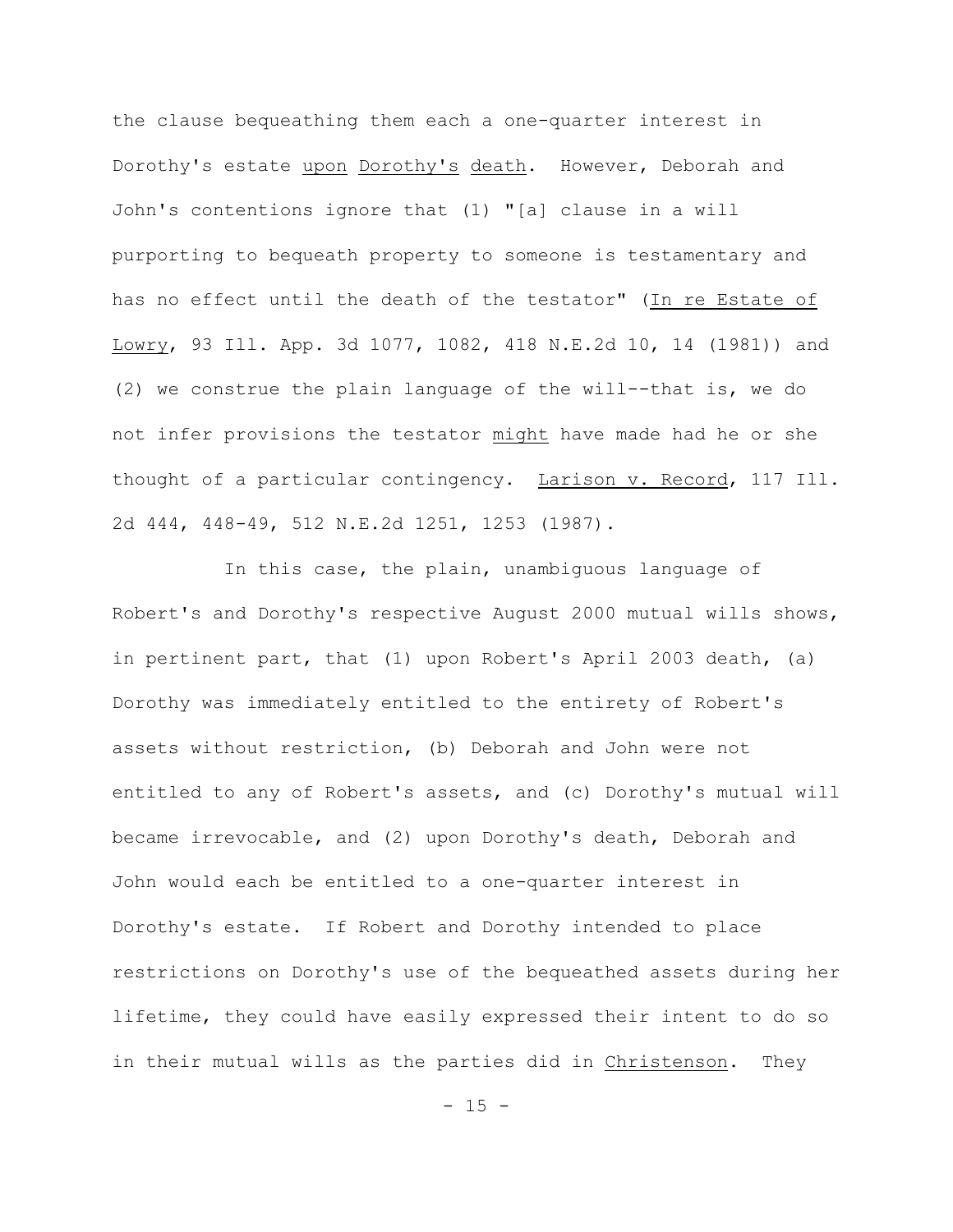did not, and we decline to infer otherwise. Thus, we reject Deborah and John's contention that Robert's and Dorothy's mutual wills implicitly created a life estate that restricted Dorothy's use of the assets at issue during her lifetime. However, our analysis does not end here.

### 5. Dorothy's Ownership of Assets in Joint Tenancy With Robert

As previously noted, Deborah and John do not contest the trial court's findings that (1) Robert and Dorothy entered into a contractual agreement when they executed their respective mutual wills, (2) Dorothy's contractual obligation based on that execution became irrevocable upon Robert's death, and (3) the expressed terms of Robert's and Dorothy's mutual wills did not impose any restrictions upon Dorothy's use of the assets in question. Despite the parties' apparent agreements with regard to those issues, and this court's previous conclusion that Robert's and Dorothy's mutual wills did not impose any implicit restrictions on Dorothy's use of the assets at issue, Dorothy was still bound by the expressed intent of the underlying irrevocable contract created by her mutual will. Specifically, that upon Dorothy's death, Deborah and John would each inherit one-quarter of her remaining estate. See Rauch v. Rauch, 112 Ill. App. 3d 198, 200, 445 N.E.2d 77, 79 (1983) ("A joint and mutual will must

 $- 16 -$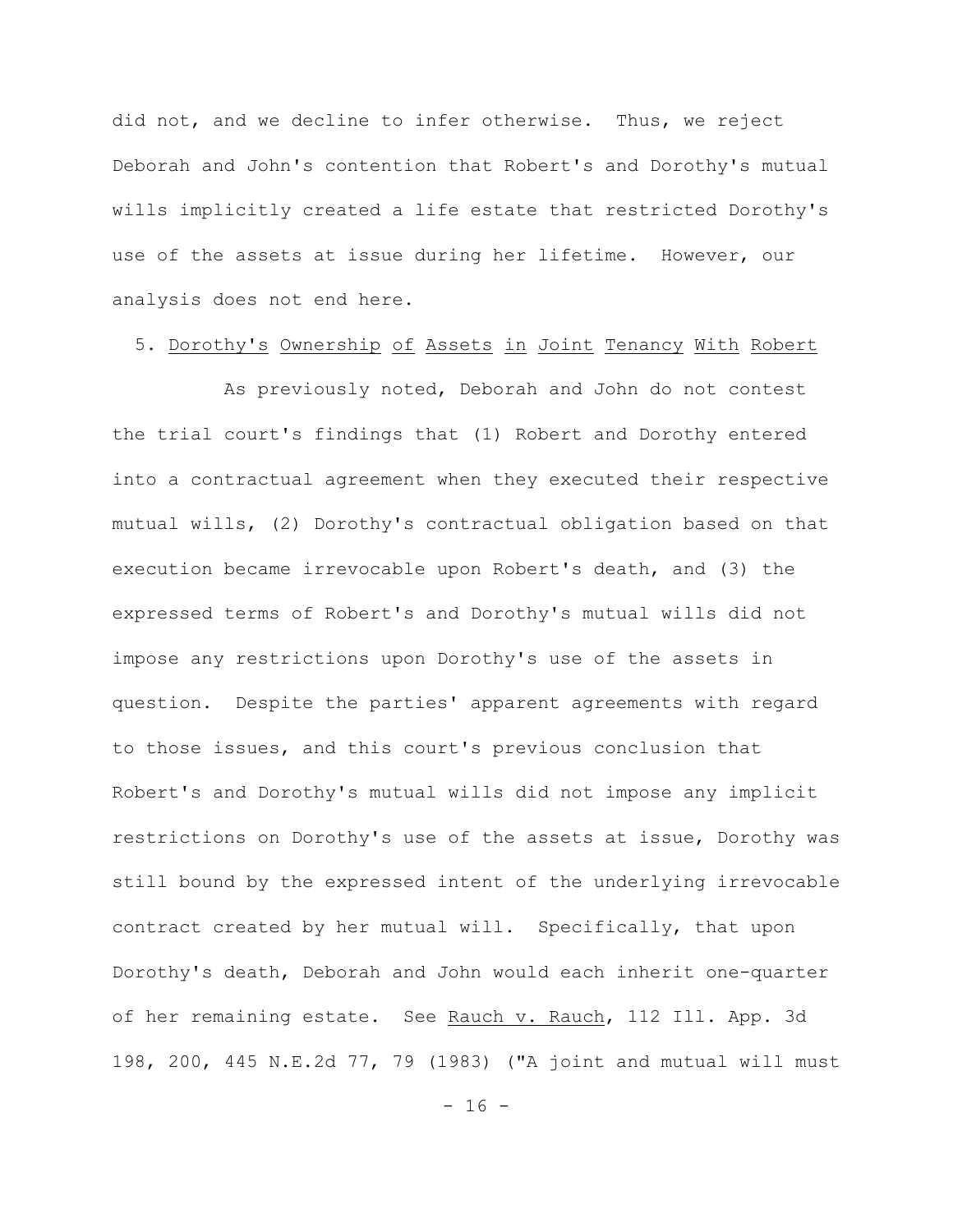be executed pursuant to a contract between the testators, requiring the survivor of them to dispose of the property as the will's provisions instruct").

Although assets held in joint tenancy do not pass under a joint and mutual will, they can be the subject of a contractual agreement contained within a joint and mutual will and a court, under the appropriate circumstances, can enforce the agreement by limiting the surviving spouse's disposition of property. Christenson, 64 Ill. 2d at 497, 356 N.E.2d at 535. Although not immediately entitled to possession until the death of the surviving spouse, third-party beneficiaries of a joint and mutual will are entitled to enforcement of the underlying contract. Rauch, 112 Ill. App. 3d at 200, 445 N.E.2d at 80.

In this case, the record shows that Robert and Dorothy expressly bequeathed the entirety of their respective estates to the surviving spouse--in this case Dorothy--intending to leave the residue of that estate, however much that estate might be at the time of her death, to Robert's and Dorothy's biological children in equal shares. The record also shows that after Robert's death, Dorothy deposited a substantial portion of the funds she received from the sale of the home she previously owned with Robert into three separate certificates of deposit, which

 $- 17 -$